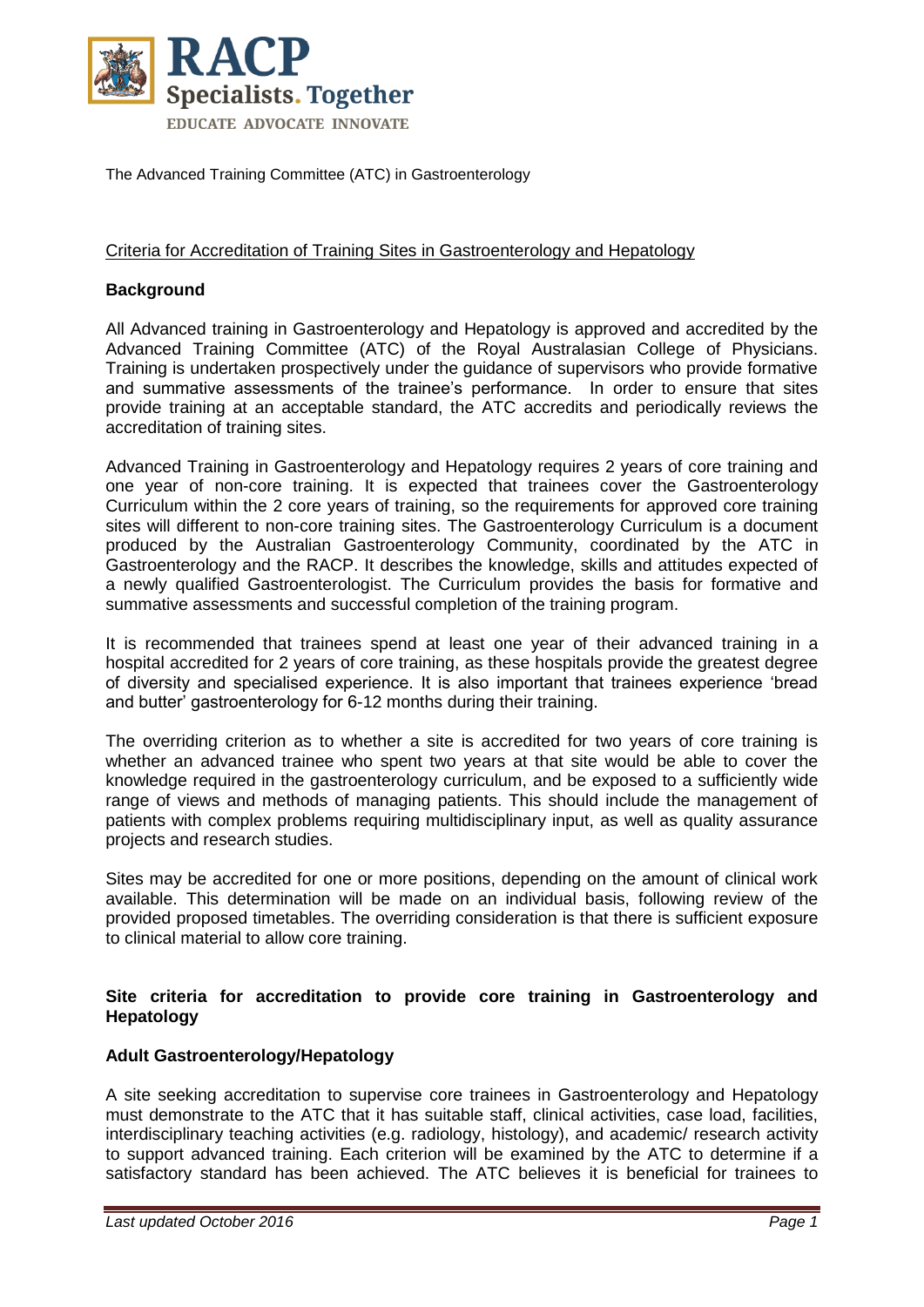rotate between sites during Core training years.This increases diversity of opinions, methods of management, patient interaction and techniques that the trainee is exposed to.

Some sites may be able to demonstrate that they can provide 2 core years of training and where the criteria for supporting 2 core training years differ from those required for a single core year these are detailed below.

# **Paediatric Gastroenterology**

The accreditation of sites for Advanced Training in Paediatric Gastroenterology differs from adult medicine sites. In 3 states there is only a single site and in the other 2 states there are 2 sites. It is therefore likely that trainees in each site will be exposed to the full range of Paediatric GE disorders, under the supervision of several Consultants with a varied background and expertise. In most cases, this training should be sufficient to guarantee completion of core training requirements at a single site, but this will need to be demonstrated to the ATC.

Trainees are also strongly encouraged to gain experience at other sites, however, the ATC is aware of difficulties securing recurrent hospital funding. To increase training options for Paediatric Trainees the ATC is looking to prospectively accredit key overseas sites of recognised excellence for a maximum of one year core training.

# **General principles**

- Documentation for each criterion will be required.
- The site should preferably be affiliated with a university teaching hospital.
- In general a site must be able to provide 12 or 24 months of training in order for it to be considered suitable for accreditation. A smaller site may be accredited to provide 6 months of training as a rotation from a larger centre, provided supervision and clinical caseload is adequate and trainees retain access to academic activities at the larger centre. Sites are encouraged to integrate training programs to increase the diversity of exposure of trainees.
- Accredited sites must notify the ATC of any substantial change of circumstances. Notification should occur within one month of changed circumstances. Failure to notify the ATC of changes in training circumstances may lead to loss of accreditation until a review can be conducted. In order to track changes effectively, sites will be required to submit an annual report of their training activities and facilities. These reports will be available online to prospective trainees and will provide background for site visits.
- If a site undergoes sufficient change that accreditation is not granted/ renewed, trainees will be given the opportunity to construct a 'one-off' program for approval by the ATC to complete their training year without disadvantage. This program may involve moving to a different site.

# **Continuing accreditation**

Existing accredited sites will undergo a site visit, by members of the ATC, at least every five years and at other times as determined by the ATC if required. For example, changes in personnel or training circumstances, trainee concerns, or as requested by the site.

# **Accreditation of new sites for training**

A site seeking accreditation must notify the ATC at least six months in advance of advertising of an training position, in order to allow for accreditation procedures to be completed. Once a site satisfies accreditation standards, accreditation will be given from the year after the site visit, even if a registrar is already working at the site.

# **Accreditation standards**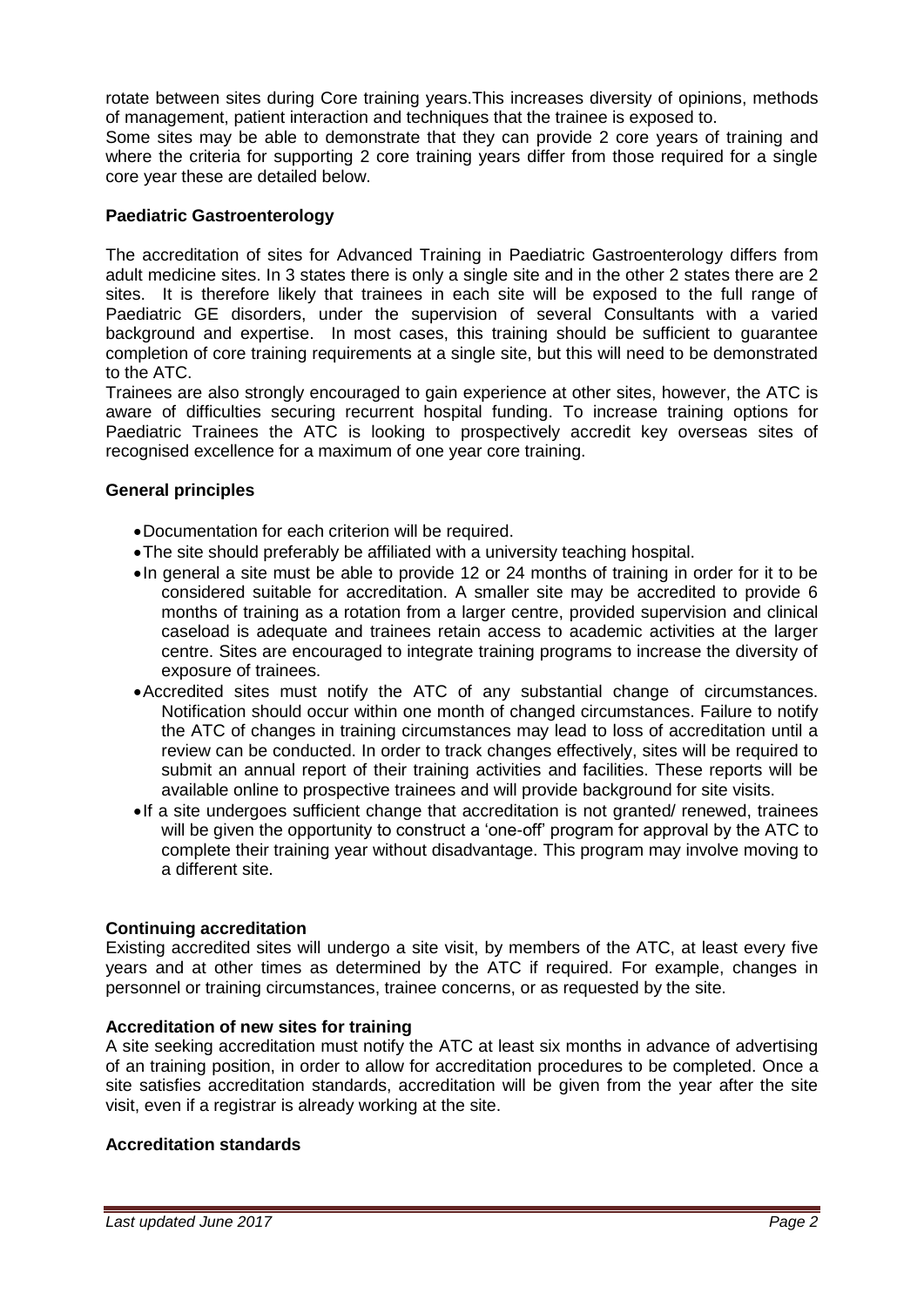# **Standard 1**

# *A site shall have adequate staff to provide supervision of each advanced trainee.*

#### **Criteria**

- A gastroenterologist and/or hepatologist who is a fellow of the RACP (in Australasian training sites) and preferably holding a full-time appointment should be available to act as a supervisor.
- Supervisors with part-time or sessional appointments are acceptable, provided full-time supervision is available for the advanced trainee during their working time.
- The nominated supervisor must work directly with the advanced trainee and be present to observe and participate in direct patient care
- At least three gastroenterologists will need to be appointed at a site seeking to have an advanced trainee. Two supervisors will need to be nominated for each core trainee
- Supervision requirements
	- o At least two teaching ward rounds per week. Teaching rounds should have dedicated time and involve in-depth consideration of each patient's problems, differential diagnosis and management options. A 'paper round' or quick round between lists or at the end of the day is not considered to be a teaching round.
	- $\circ$  Trainees should have access at all times to consultant opinion and attendance as required.
	- $\circ$  Supervisors and trainees should meet formally at least quarterly to discuss the trainees progress and goals. The outcomes of these meetings should be documented as a series of learning objectives based on a comparison of the trainee's current progress against the gastroenterology curriculum.
	- $\circ$  Supervisors and trainees will be required to submit two annual reports regarding the trainee's progress and activities.

#### *Requirements for a site to be accredited for supervision of 2 core years*

- To be accredited for 2 core years the site must demonstrate that a diversity of experience and opinion is available.
- •In adult sites, this will normally include full-time, academic and VMO staff including a hepatologist, luminal gastroenterologist and interventional endoscopist.
- Paediatric Sites should preferably have a full time Gastroenterologist with an academic appointment and at least 2 other Gastroenterologists, including a hepatologist. Sites should also have access to an interventional endoscopist, usually from a linked adult Gastroenterology unit.
- Two of the gastroenterologists must be accredited supervisors and the trainee must have a different primary supervisor for each of the 2 core years.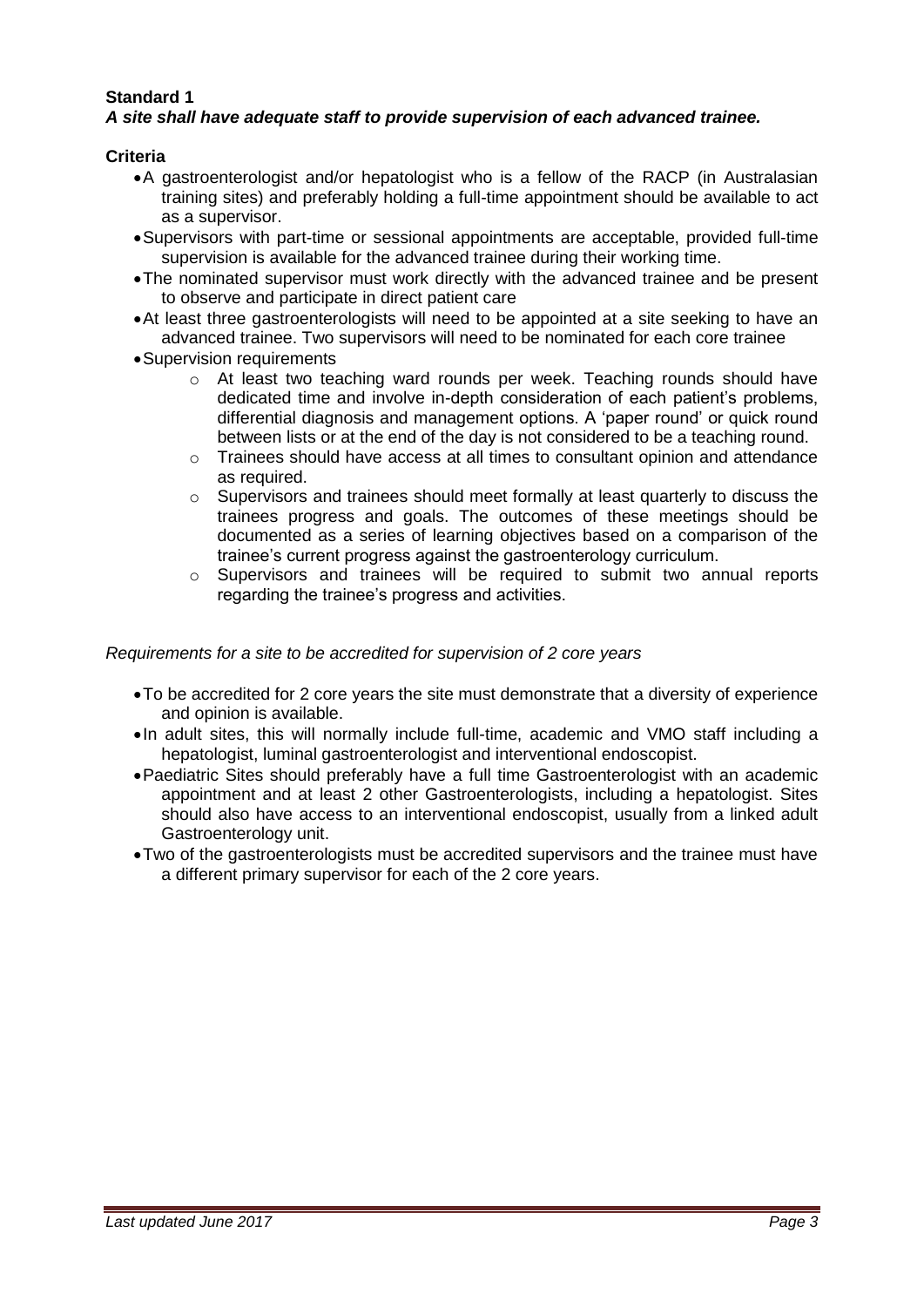# **Standard 2**

#### *The site shall have sufficient patients attending for outpatient and inpatient clinical and gastrointestinal endoscopic services to conduct advanced training.*

#### **Criteria**

- The workload of a site shall encompass a broad range of patient contacts.
- Inpatient care including acute and chronic gastrointestinal and hepatological disease e.g. haematemesis and melaena, inflammatory bowel disease, enteric infection, acute and chronic liver disease, portal hypertension. There should be an average of at least 5 active inpatients per trainee on ward service. Trainees should attend the emergency department regularly to assess patients
- Ambulatory care and outpatient services- Trainees should attend an average of 2 gastroenterology/hepatology clinics per week over the year and have the opportunity to follow the same patients throughout the year.
- Gastrointestinal endoscopic services including upper gastrointestinal endoscopy, oesophageal dilatation, colonoscopy and preferably ERCP should be available *(Trainees are not expected to perform ERCP, but need to be familiar with the technique and attend ERCP lists. Paediatric Trainees will attend ERCPs performed on their patients in adult units, but this is not mandatory for accreditation).* The actual number of procedures being performed must be assessed taking into account the requirements of the conjoint committee for training in gastrointestinal endoscopy. Trainees should be supernumerary on lists and not attend an average of more than 3 lists per week over the year to allow sufficient time for other aspects of training.
- Trainees should have adequate opportunity to be involved in and perform emergency endoscopic procedures in and out of hours (appropriate to their stage of training).
- Trainees should be actively involved in receiving referrals from other departments in the hospital, assessing patients and reviewing these patients with consultants.

# *Requirements for 2 core years of training*

In their second core year of training,

- trainees should be first on call for ward and emergency calls at least 1 in 4 for the duration of the year.
- Specialised clinics should be available and conducted under the supervision of an expert in the area.
- The hospital should offer tertiary medical and surgical services with complex patients requiring multidisciplinary care.
- The site must be able to demonstrate that all aspects of the Gastroenterology Curriculum will be covered by the trainee within the two year program. If a particular service is not available at the hospital (eg motility, liver transplantation), the site must specify how trainees will be exposed to those aspects of training.
- A site providing 2 core years of training will need to demonstrate that the position the trainee is offered in the second year is sufficiently different from that in the first year to increase the range of experience (ie it is not acceptable to do the same job for 2 years). The second year position should involve more responsibility and clinical (ward and consultative) work with specialised patients who have complex and multisystem problems. An 'endoscopy year' is not a suitable second year position.
- In Paediatrics both years may be conducted at the same site provided the supervisor and trainee can demonstrate that they are gaining access to the full spectrum of clinical disorders, although the level of responsibility and complexity of consultation will increase in the second year.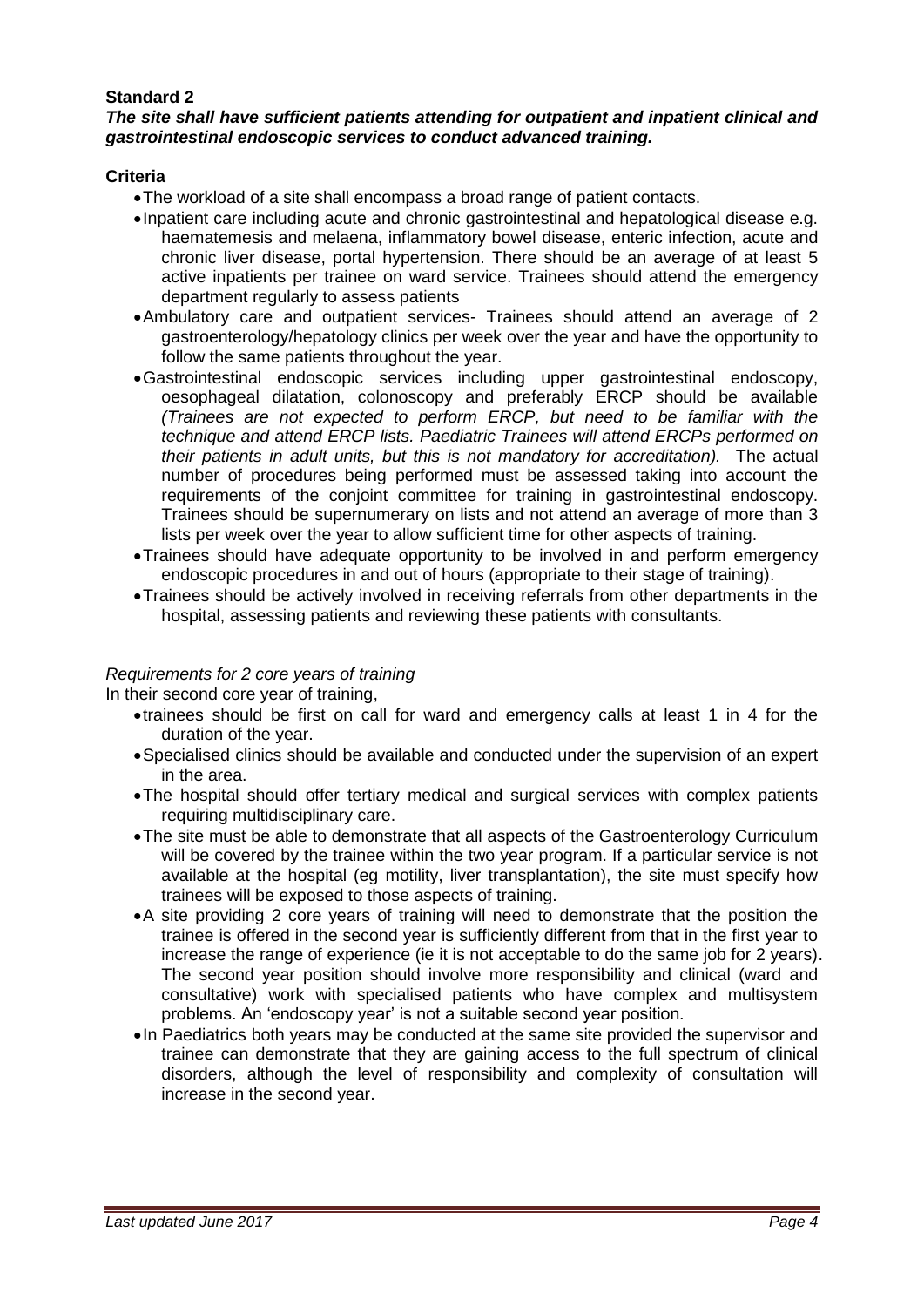#### **Standard 3** *Formal training shall be provided in Gastroenterology and Hepatology.*

#### **Criteria**

- The site shall provide formal training, which may include a lecture program, journal club, grand rounds, seminars, case presentations, x-ray conferences and histology meetings. Histopathology and radiology teaching should occupy at least 1 hour per fortnight. Departmental education/case presentation meetings should be held weekly. Trainees are expected to attend and actively participate in the formal training program including preparation of case studies, seminars and presentations. Trainees should present at these meetings at least twice per month. Departments should present at Hospital Grand Rounds on a regular basis.
- The site shall provide the advanced trainee with the opportunity to teach junior colleagues, medical students, nursing and allied health staff.
- The site shall provide the advanced trainee with the opportunity to attend Australian Gastroenterology Week or an international conference (eg DDW, AASLD, UEGW) each year and encourage the trainee to attend other educational activities. In one of their core training years, the Trainee should attend AGW.
- The site shall involve the trainee in research and QA projects. It is expected that trainees will complete one project within each year of training, preferably leading to a poster or oral presentation at a national or international conference and publication.
- There should be regular interdisciplinary meetings with GI surgeons

#### *Requirements for 2 core years of training*

- Sites must demonstrate that they can cover the Gastroenterology Curriculum over a 2 year training program.
- Trainees should have access to specialised procedures including interventional endoscopy and patients undergoing specialised upper and lower GI surgery. Exposure to the principles of capsule endoscopy, oesophageal physiology investigations and a drug and alcohol service should be available either on site or by arrangement. Paediatric Trainees are exempted from the necessity to participate in a drug and alcohol service.
- The site should have a clinical school, with medical students based at the hospital. Basic physician trainees should be based at the hospital. Advanced trainees should be actively involved in teaching both medical students and basic physician trainees.

# **Standard 4**

# *The site shall provide a suitable infrastructure for advanced training.*

# **Criteria**

The site shall provide access to a medical library with current and relevant textbooks, journals and computer retrieval and search facilities. Remote access is preferable, but not an absolute requirement.

- Trainees should be provided with an office/study area that is private and quiet.
- Trainees should have access to a computer facilities.
- Sites should provide adequate resident support.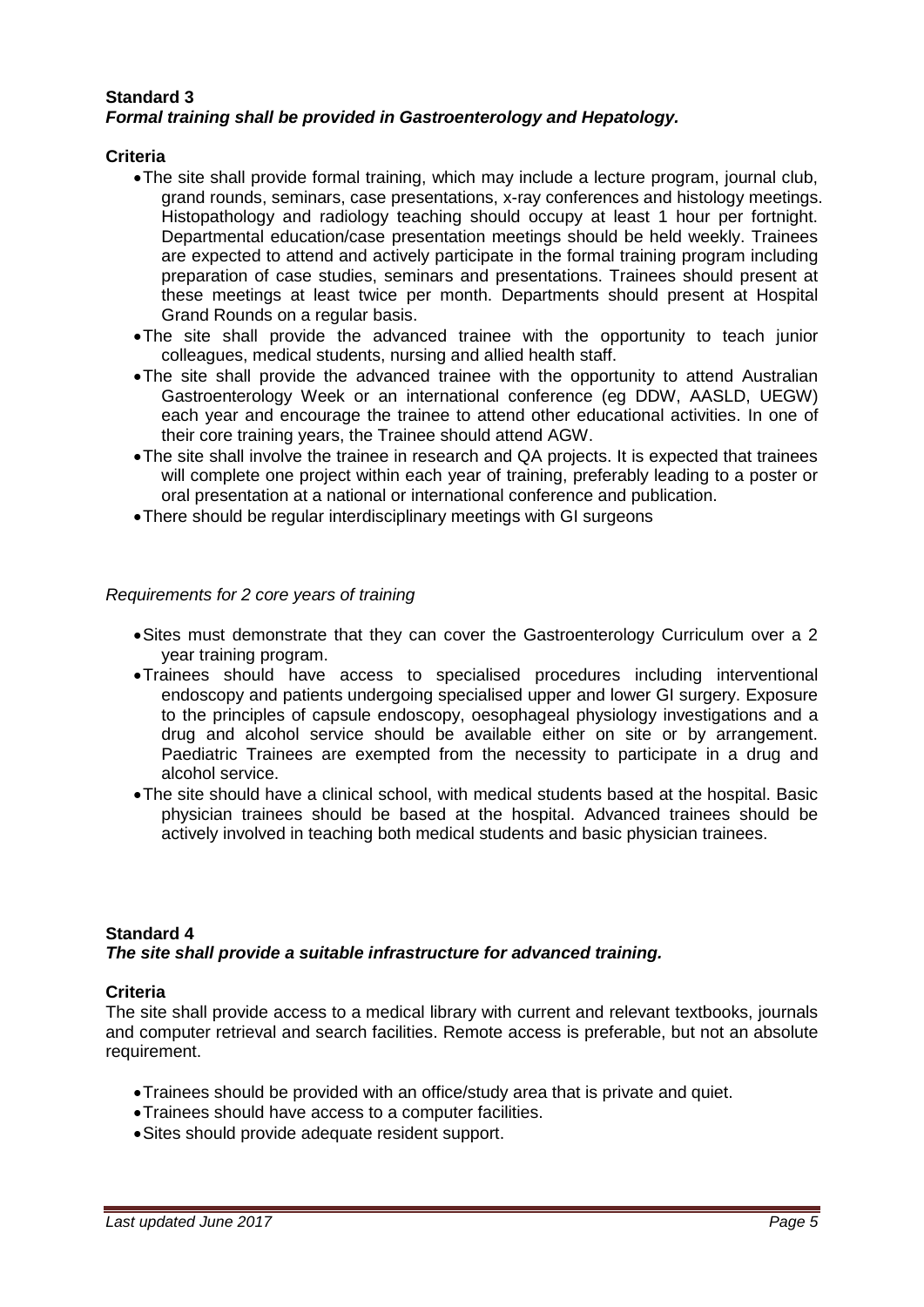# **Provisional Accreditation**

Provisional accreditation may be granted to sites which are waiting to be reviewed and accredited by the ATC through the normal accreditation process.

# **Accreditation Cycle**

Sites are reviewed at least every five years. The ATC may also undertake to review a site at its discretion before the end of the cycle.

#### **Appeals Process**

If a site is not satisfied with the decision or the accreditation process, then it has the right to request that the ATC reconsider its decision, via the College [Reconsideration, review and](https://www.racp.edu.au/docs/default-source/default-document-library/reconsideration-review-and-appeals-by-law.pdf?sfvrsn=2)  [Appeal policy.](https://www.racp.edu.au/docs/default-source/default-document-library/reconsideration-review-and-appeals-by-law.pdf?sfvrsn=2) If the ATC upholds its original decision, the applicants may request a review of the decision by the Adult Medicine Education Committee (AMDEC) of the RACP.

#### **Format for site visit**

- Site visitors will be provided with the annual reports and most recent site visit report to identify past issues and ensure these have been dealt with.
- Trainees will need to complete an activity diary for 2 weeks prior to the visit and have this available for the site visitors.
- The unit should provide current data regarding inpatient load and casemix, outpatient clinics, endoscopic lists and the involvement of trainees in these, as well as a written response detailing how the Standards above are being addressed.

Site visitors will interview:

- Head of Department, supervisors and any other relevant consultant staff
- Advanced trainees
- Any other appropriate staff (administrators, residents, nursing staff etc)

The site visitors will conduct a tour of facilities available including ward areas, office accommodation, endoscopy suite, library. The site visitors will also meet with advanced trainees, heads of department and additional consultants.

Site visitors will complete a report which will be sent to the Head of Department for comment before it is finalised.

Recommendations will be made as to the

- Adequacy of the site for core advanced trainees and any changes required
- Duration of core training permitted at the site
- Date of next review

# **Site criteria for non-core training in Gastroenterology and Hepatology**

Non-core training in Gastroenterology and Hepatology is approved on a case-by case basis. As trainees are expected to complete their supervised training in the central elements of Gastroenterology during the core years, no specific training criteria needs to be fulfilled. Adequate supervision must be available, however, only a single supervisor is required.

As trainees are expected to gain exposure to a variety of styles of patient management and to complete the Gastroenterology Curriculum, the ATC may require any elements of training that have not been covered in the first 2 years be addressed in the elective year.

Non-core training may be used to further a trainee's experience in general Gastroenterology or to focus on a specific aspect, and a wide variety of training experiences will be approved. Trainees are encouraged to discuss their plans with the Chair of the ATC if clarification of the status of a particular training plan is required.